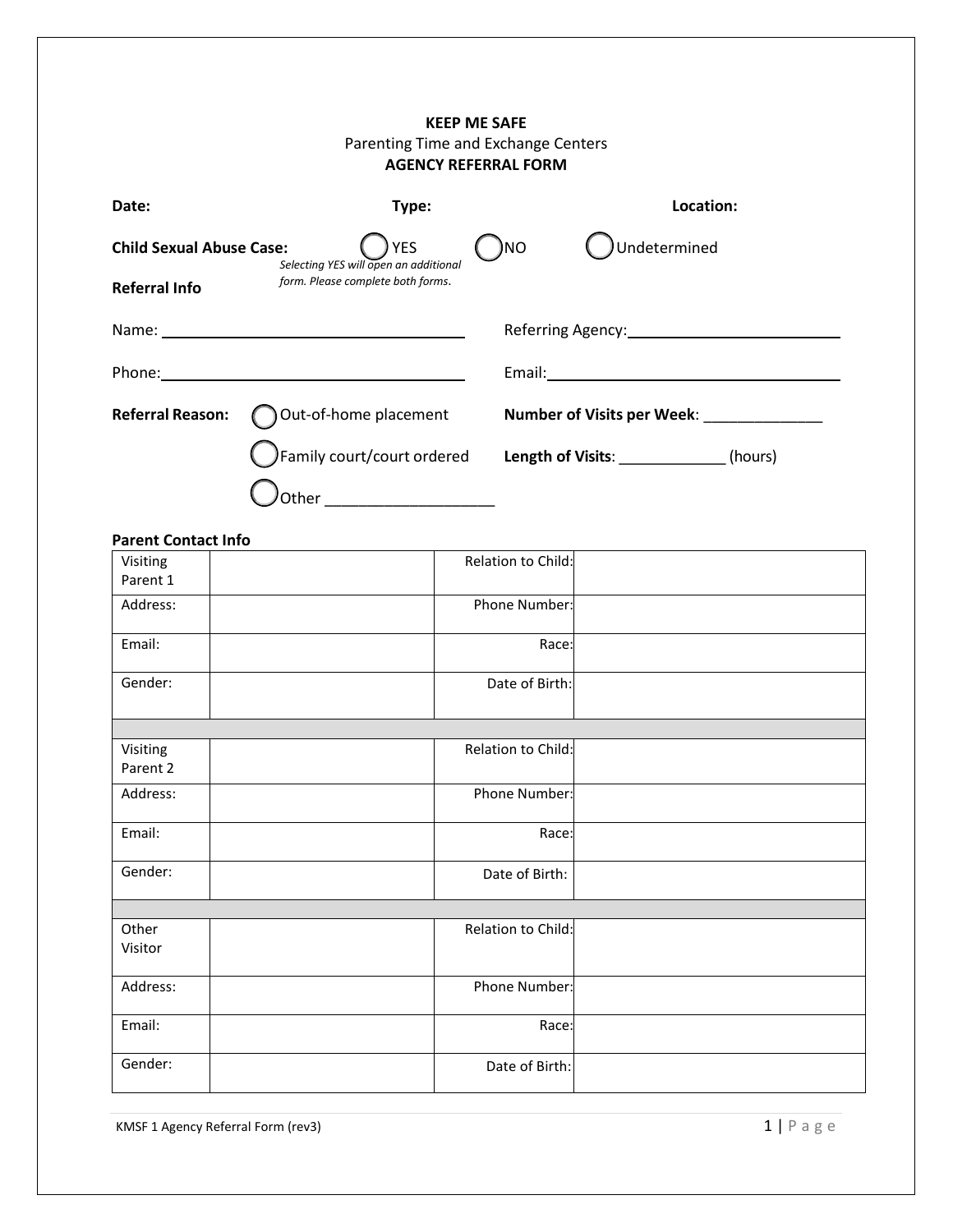## **Children's Information** *\*"Resides With" means name and relationship to the child*

## **Child 1**

| Culla T                              |      |         |       |  |  |
|--------------------------------------|------|---------|-------|--|--|
| Name:                                | DOB: | Gender: | Race: |  |  |
| Resides                              |      | Phone:  |       |  |  |
| With:                                |      |         |       |  |  |
| Address:                             |      | Email:  |       |  |  |
| Transportation                       |      | Phone:  |       |  |  |
| Provider:                            |      |         |       |  |  |
| Allergies or special considerations: |      |         |       |  |  |
| Child 2                              |      |         |       |  |  |
| Name:                                | DOB: | Gender: | Race: |  |  |
| Resides                              |      | Phone:  |       |  |  |
| With:                                |      |         |       |  |  |
| Address:                             |      | Email:  |       |  |  |
| Transportation                       |      | Phone:  |       |  |  |
| Provider:                            |      |         |       |  |  |
| Allergies or special considerations: |      |         |       |  |  |
| Child 3                              |      |         |       |  |  |
| Name:                                | DOB: | Gender: | Race: |  |  |
| Resides                              |      | Phone:  |       |  |  |
| With:                                |      |         |       |  |  |
| Address:                             |      | Email:  |       |  |  |
| Transportation                       |      | Phone:  |       |  |  |
| Provider:                            |      |         |       |  |  |
| Allergies or special considerations: |      |         |       |  |  |
| Child 4                              |      |         |       |  |  |
| Name:                                | DOB: | Gender: | Race: |  |  |
| Resides                              |      | Phone:  |       |  |  |
| With:                                |      |         |       |  |  |
| Address:                             |      | Email:  |       |  |  |
| Transportation                       |      | Phone:  |       |  |  |
| Provider:                            |      |         |       |  |  |
| Allergies or special considerations: |      |         |       |  |  |
|                                      |      |         |       |  |  |

**CLICK HERE CLICK HERE to include additional to include additional children children**